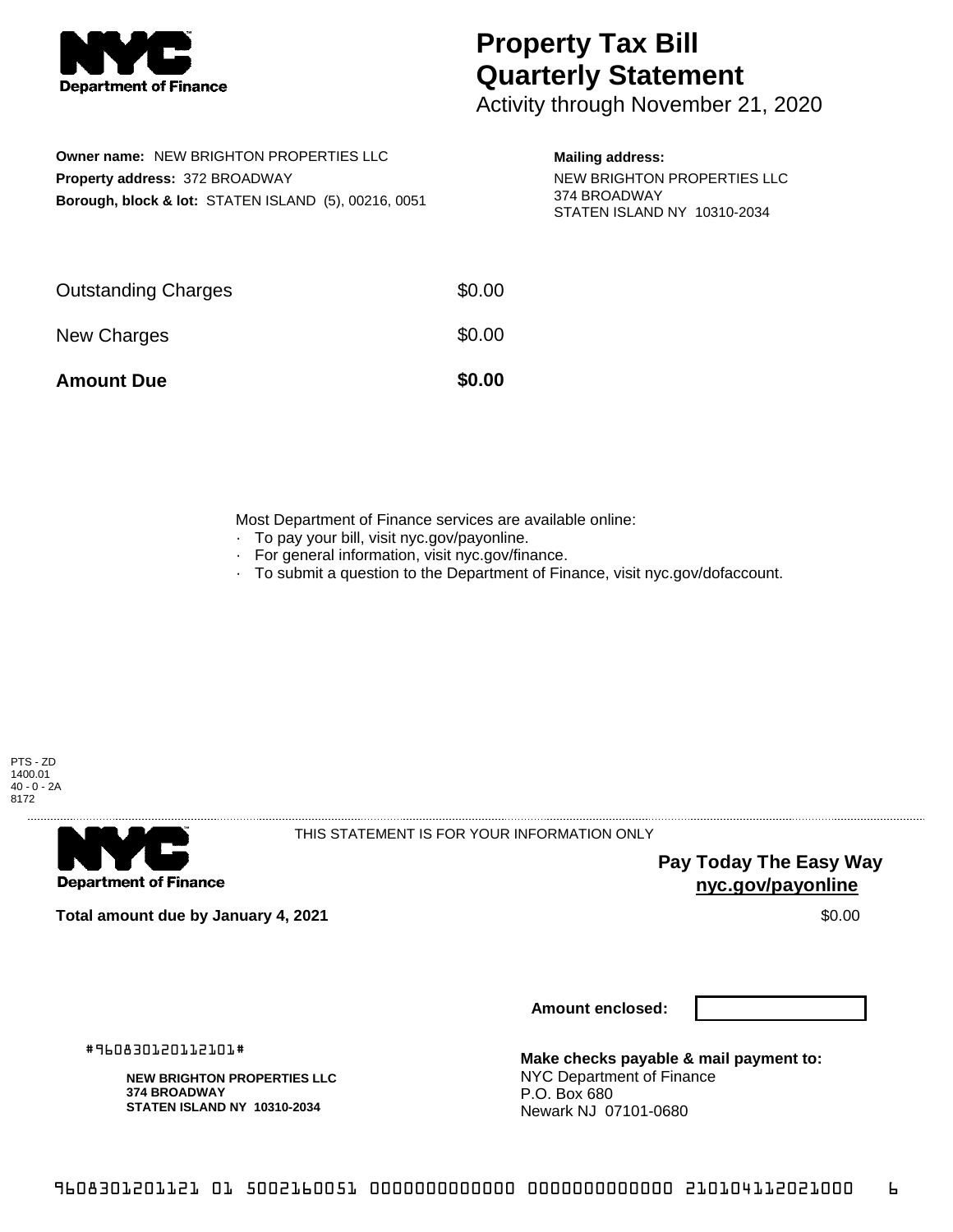

| <b>Previous Charges</b><br>Total previous charges including interest and payments |                      |                 | Amount<br>\$0.00               |
|-----------------------------------------------------------------------------------|----------------------|-----------------|--------------------------------|
|                                                                                   |                      |                 |                                |
| Finance-Property Tax<br>Adopted Tax Rate<br>Payment Adjusted                      | 01/01/2021           | 01/01/2021      | \$0.00<br>$$-27.36$<br>\$27.36 |
| <b>Total current charges</b>                                                      |                      |                 | \$0.00                         |
| <b>Tax Year Charges Remaining</b>                                                 | <b>Activity Date</b> | <b>Due Date</b> | <b>Amount</b>                  |
| Finance-Property Tax<br>Adopted Tax Rate                                          |                      | 04/01/2021      | \$0.00<br>$$-27.36$            |
| <b>Early Payment Discount</b><br>Payment Adjusted                                 | 01/01/2021           | 04/01/2021      | \$0.27<br>\$27.09              |
| Total tax year charges remaining                                                  |                      |                 | \$0.00                         |
| <b>Overpayments/Credits</b>                                                       | <b>Activity Date</b> | <b>Due Date</b> | Amount                         |
| <b>Credit Balance</b>                                                             |                      | 07/01/2020      | $$-54.45$                      |
| Total overpayments/credits remaining on account                                   |                      |                 | \$54.45                        |

You must apply for a refund or a transfer of credits resulting from overpayments within six years of the date of **the overpayment or credit. Please note that overpayments and credits are automatically applied to unpaid taxes.**

## **Home banking payment instructions:**

- 1. **Log** into your bank or online bill pay website.
- 2. **Add** the new payee: NYC DOF Property Tax. Enter your account number, which is your boro, block and lot, as it appears here: 5-00216-0051 . You may also need to enter the address for the Department of Finance. The address is P.O. Box 680, Newark NJ 07101-0680.
- 3. **Schedule** your online payment using your checking or savings account.

## **Did Your Mailing Address Change?** If so, please visit us at **nyc.gov/changemailingaddress** or call **311.**

When you provide a check as payment, you authorize us either to use information from your check to make a one-time electronic fund transfer from your account or to process the payment as a check transaction.